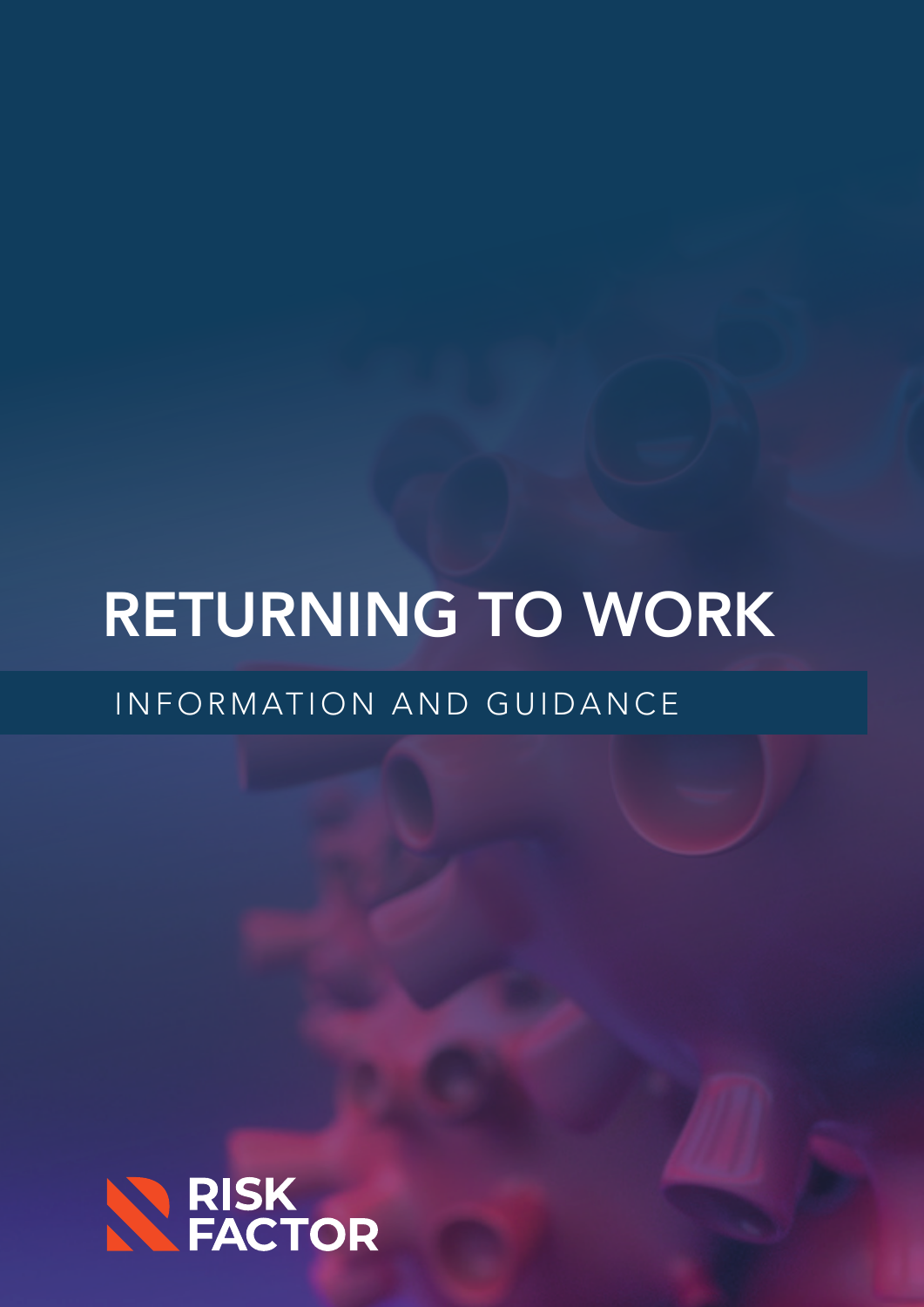Now that the majority of the country has been in lockdown for a number of weeks, we are starting to see the number of new cases of COVID-19 fall. While the government has indicated that some form of social distancing is likely to remain in place until a vaccine is developed, we may see an easing of lockdown measures for certain sectors over the coming weeks to enable businesses to begin trading again.

As your broker, we appreciate that alongside the risk management and insurance advice you usually require from us, we can also offer guidance on the practical side of mobilising your workforce once again. To enable you to create a plan that prioritises the health and wellbeing of your people, customers, and suppliers, we have compiled a range of useful links and helpful pointers in the following document.

As always, should you require any further assistance please get in touch with a member of our team.

# **CONTENTS**

| returning to work                                                                 | З |
|-----------------------------------------------------------------------------------|---|
| government guidelines                                                             | 4 |
| five key questions to consider                                                    | 5 |
| reassuring employees' concerns and<br>meeting their new needs                     | 5 |
| implementing a phased return                                                      | 6 |
| clear communication is key                                                        | 6 |
| hygiene and cleaning checklist                                                    | 7 |
| practical measures checklist                                                      | 7 |
| what if a member of staff becomes sick<br>with the virus after we return to site? | 8 |
|                                                                                   |   |
| useful resources                                                                  | 8 |

## RETURNING TO WORK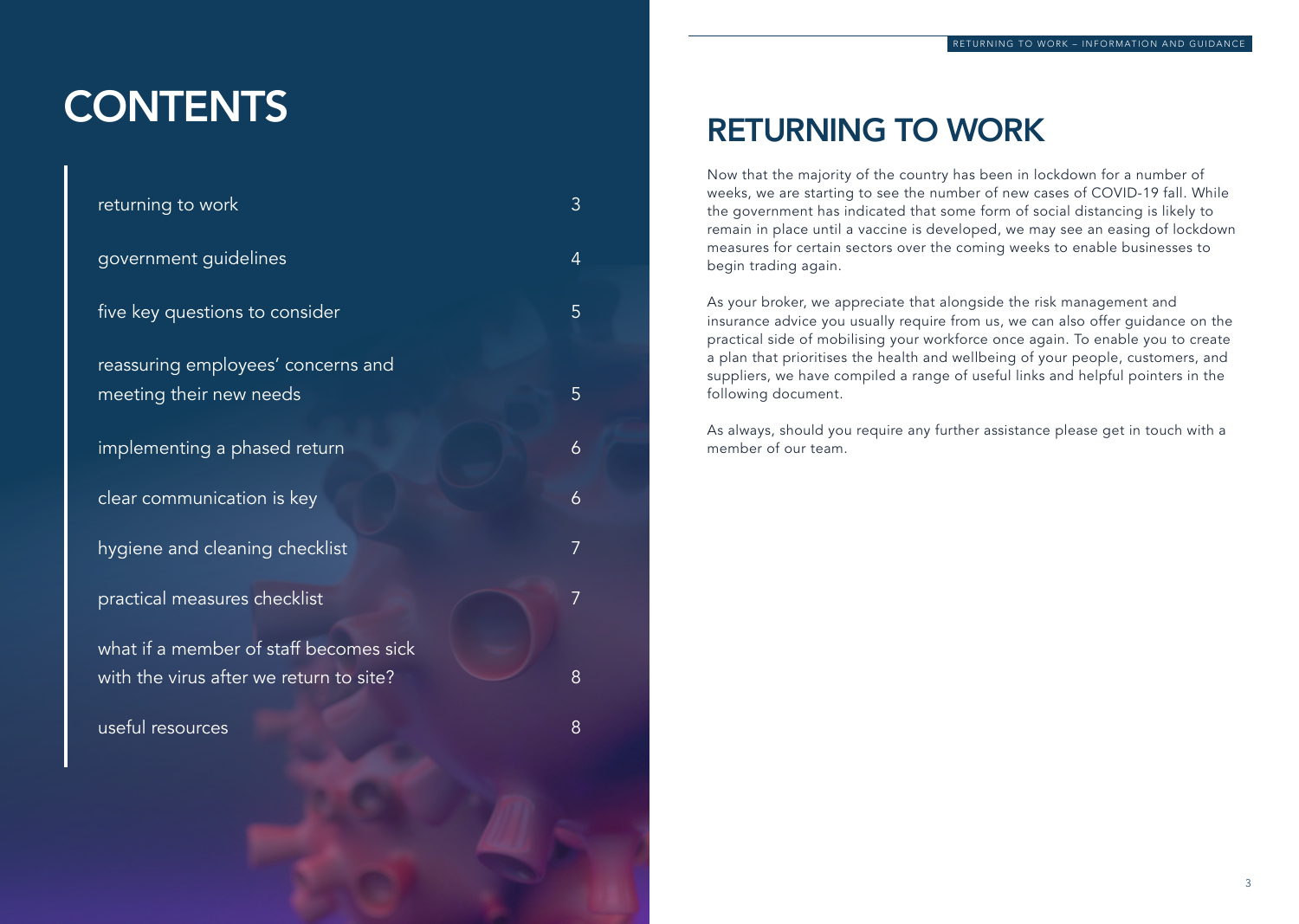RETURNING TO WORK – INFORMATION AND GUIDANCE **The State of the CONSTRANTION AND GUIDANCE** RETURNING TO WORK – INFORMATION AND GUIDANCE

### FIVE KEY QUESTIONS TO CONSIDER FIRST

The following pointers should help you to form an initial plan for your particular business needs. Carefully consider each step and fully document your plan by completing a risk assessment.

- 1. How do you anticipate your business will operate in the short, medium and longer term?
- 2. What are the key operations needed in the initial opening, and then operating phase?
- 3. How will you manage social distancing?
- 4. How will cleaning initial and ongoing be managed?
- 5. How will you manage general and respiratory hygiene in the workplace?

### REASSURING EMPLOYEES' CONCERNS AND MEETING THEIR NEW NEEDS

The lockdown period will have created a number of challenges for your people, which need to be considered as part of your re-opening process. Potential issues include:

### AS YOUR FIRST PORT OF CALL, PLEASE REFER TO THE LATEST GUIDANCE FROM THE **AUTHORITIES**

- **B** The UK government
- **B** [Health & Safety England](https://www.hse.gov.uk/news/coronavirus.htm?utm_source=hse.gov.uk&utm_medium=refferal&utm_campaign=coronavirus&utm_term=covid-landing&utm_content=home-page-popular)
- **B** [The Scottish government](https://www.gov.scot/coronavirus-covid-19/)
- **B** [The Welsh government](https://gov.wales/coronavirus)
- **W** [Northern Ireland Direct](https://www.nidirect.gov.uk/campaigns/coronavirus-covid-19)

• Fear or apprehension about catching the virus, particularly where there are underlying conditions such as

- Mental health issues such as anxiety or depression
- Asthma or other vulnerabilities
- Where an employee has to be shielded or where someone else in their household is being shielded for 12 weeks
- Childcare or other care issues

[Click here](https://www.gov.uk/government/publications/staying-alert-and-safe-social-distancing/staying-alert-and-safe-social-distancing#businesses-and-venues) to read more on which businesses are required by law to remain closed to the public.

The following guidance may be updated following the Government's consultation with relevant sectors, industry bodies, local authorities, trades unions, the Health and Safety Executive and Public Health England. [Click here](https://www.gov.uk/government/publications/staying-safe-outside-your-home/staying-safe-outside-your-home) to find out more.

You should consider how to put appropriate policies and procedures in place to ensure any needs such as these are catered for, and anticipate that certain members of staff may be unable to return to work as a result of these challenges.

One option to reassure your people might be to implement a Code of Conduct which sets out what the business will do to protect employees (such as cleaning, hygiene and distancing) and what employees can do in return to help their employer.

### Our plan to rebuild: The UK Government's COVID-19 recovery strategy

This document describes the progress the UK has made to date in tackling the coronavirus (COVID-19) outbreak, and sets out the plans for moving to the next phase of its response to the virus. [Click here](https://www.gov.uk/government/publications/our-plan-to-rebuild-the-uk-governments-covid-19-recovery-strategy) to read the recovery strategy.

#### Staying alert and safe (social distancing)

#### Staying safe outside your home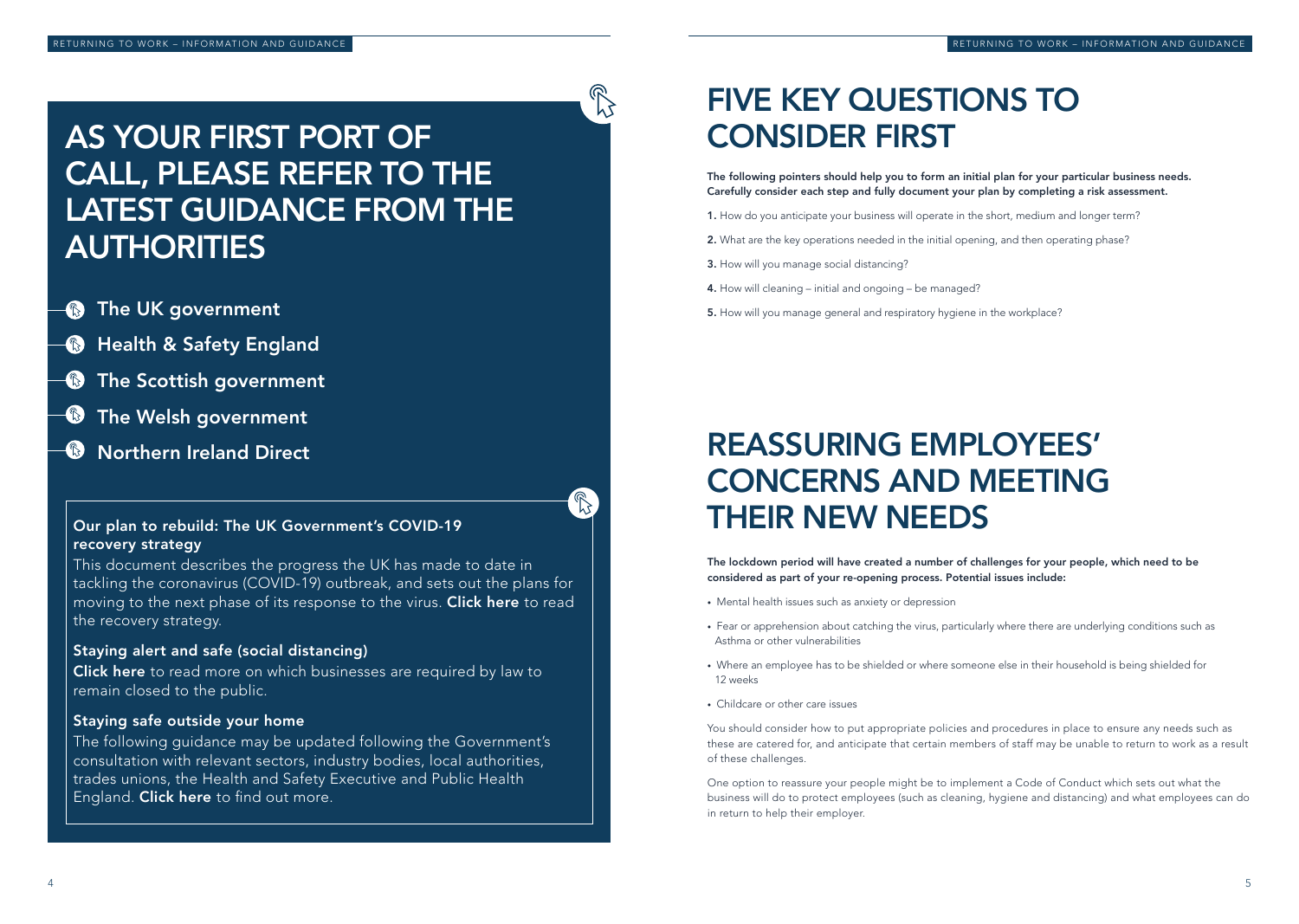Limiting the number of employees on site will help you to adhere to social distancing rules.

- Can employees work a shift system or staggered working? This can help to avoid rush hour and staff overlaps
- As far as possible, arrange staff into cohorts so that where contact is unavoidable, this happens between the same individuals
- Can certain employees work from home?
- Can certain processes be modified to avoid contact between staff?

### IMPLEMENTING A PHASED RETURN

#### Your People

Be clear in your communication to employees and remain in regular contact to update them on next steps and answer any concerns. Keep promoting the message that people need to stay at home even if they have only mild symptoms of COVID-19. Display posters with this message in your workplaces. Combine this with other communication channels commonly used in your organisation or business.

#### Your suppliers and contractors

Speak to your suppliers, including materials, maintenance, inspection, cleaning, etc. to ensure materials and services are available before opening to ascertain their position. Discussions on procedures and risk should provide a consensus. Any measures will need to be flexible in the short, medium and long term.

#### Your customers

Signage may need to be considered, such as floor markings to facilitate compliance with the two-metre rule. This includes entry points to buildings, toilets and communal break areas where queues may form.

### CLEAR COMMUNICATION IS KEY

- Deep cleans of all areas and facilities, including heating, air conditioning, etc. should be undertaken
- Following the initial deep clean, a regular cleaning regime will need to be developed. Cleaning desks, workstations and surfaces before and after work should be a minimum and this may need to be extended to include cleaning throughout the working day, between shifts etc
- In areas such as kitchens, staff canteens, etc. special considerations may be needed in terms of hygiene and cleaning
- Ensure that waste management has been reviewed. Measures for managing potentially contaminated waste will need to be considered

### HYGIENE AND CLEANING CHECKLIST

#### Remember to test:

- Ensure that legionella testing etc has been completed and that investigations have been completed for the presence of pests (rats for example)
- Ensure the fire safety and security equipment has been tested (sprinklers, alarms, emergency lighting,

extinguishers, access control systems, etc) and are in working order. In addition, you should ensure that the service providers have been given notice of any changes to procedures put in place during the lockdown phase

#### Remember to review:

• Your risk assessments to ensure they reflect the new way of operating, this should include your Fire Risk

- Your site and facilities layout, this may need to change due to social distancing rules
- Assessment, General Assessments, Manual Handling, DSE, PPE, COSHH, RIDDOR, etc.
- Business travel and site visit policies and procedures
- Emergency planning procedures fire, first aid, etc. to ensure there is appropriate cover in line with your assessments
- Any insurance warranties or conditions to ensure you comply. For example:
	- Alarm and other security conditions is your alarm company able to monitor and respond to your alarm system?
	- or are they operating unattended?
	-
	- Waste Removal Warranties are contractors able to remove waste from your site?

• Unattended machinery or processes conditions – do you have enough staff to operate machinery correctly,

• Heat Application Warranties – are you able to re-visit sites to check that use of heat has not caused an issue?

## PRACTICAL MEASURES CHECKLIST

Make sure that the office is clean. More detailed steps can be found on gov.uk [Cleaning the workplace.](https://www.gov.uk/guidance/working-safely-during-coronavirus-covid-19/offices-and-contact-centres#offices-3-5) If the workplace has been closed during the lockdown, you may wish to consider other maintenance/housekeeping issues e.g. heating and water.

### ALL EMPLOYERS MUST CARRY OUT A COVID-19 RISK ASSESSMENT

There are interactive tools on the Health and Safety Executive website [Interactive Tools \(HSE\) t](https://www.hse.gov.uk/risk/assessment.htm)o assist you in doing so. If you have fewer than 5 workers, you do not have to have a written risk assessment.

Employers have a duty to consult with their employees on health and safety and it is normal practice to discuss measures you propose to manage the risks from COVID-19. Your employees are often best placed to understand the workplace risks and have a view on how to work safely.

You should share the results of your risk assessment with your employees. If you have 50 plus employees, you are expected to publish it on your website. You must display the linked notice in your workplace to show you have followed government guidance [Staying COVID-19 Secure in 2020](https://assets.publishing.service.gov.uk/media/5eb97d30d3bf7f5d364bfbb6/staying-covid-19-secure.pdf).

It is important to ensure that both managers and employees receive training as to any new procedures and protocols that need to be put in place.

#### Before opening: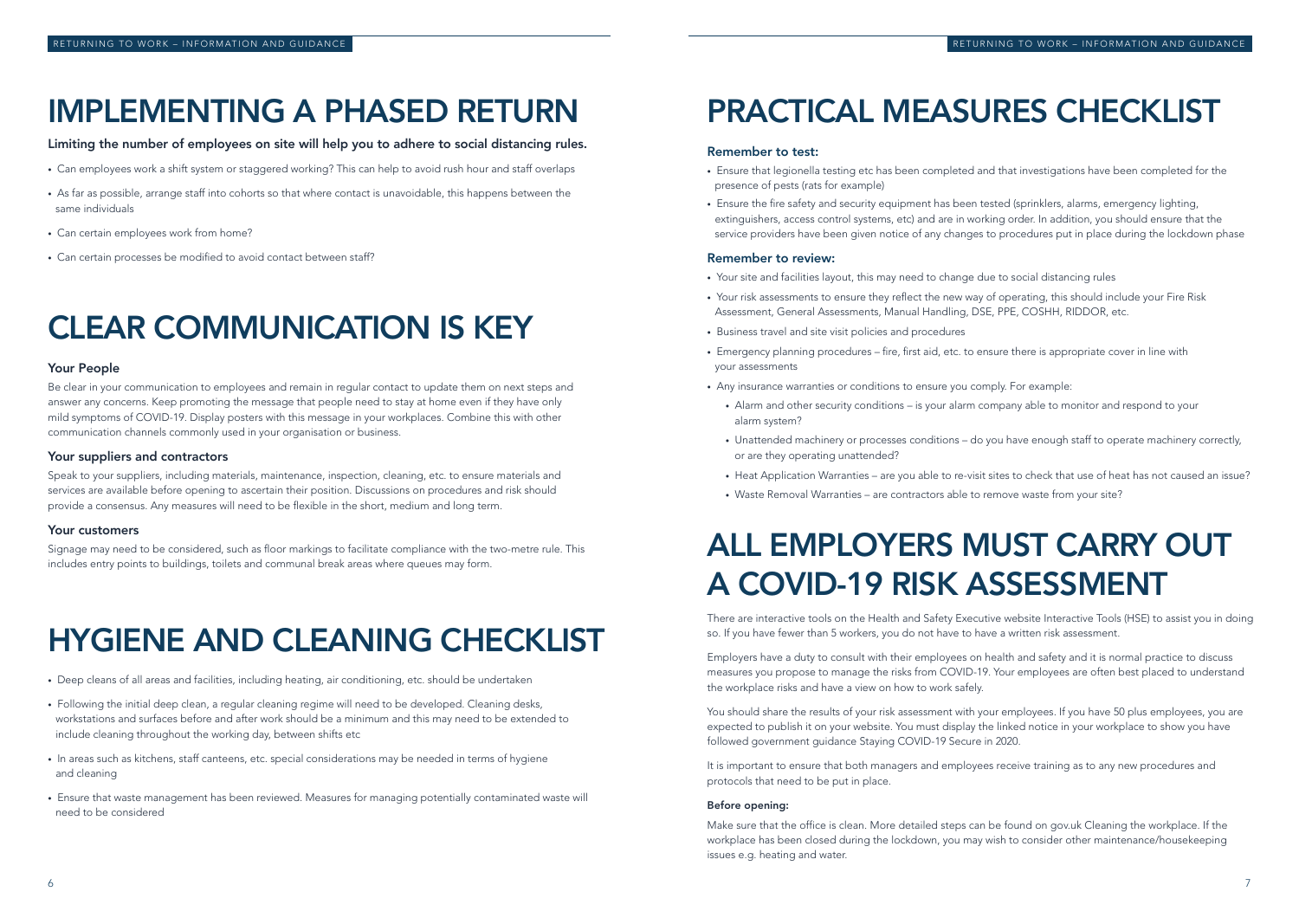Consider measures needed in case of a re-occurrence of the virus amongst staff, and preparations made for the closure and deep clean of the premises in this instance. This plan should include:

- Identification of a room or area where someone who is feeling unwell or has symptoms can be safely isolated
- How they can be safely transferred from there to a health facility/home
- Agree the plan in advance with your partner health care provider or health department where possible.

Consider the need for health declarations or taking the temperature of employees when returning to work.

### WHAT IF A MEMBER OF STAFF BECOMES SICK WITH THE VIRUS AFTER WE RETURN TO SITE?

### USEFUL RESOURCES

The following links may prove useful to certain business sectors. Please feel free to share these with any suppliers, contractors or business contacts you feel might find this helpful.

https://www.gov.uk/guidance/working-safely-during-coronavirus-covid-19/homes

https://qbeeurope.com/resilience/commercial source=LinkedIn&utm\_medium=static-image& -%20UK&utm\_content=LA174A

Key point: Schedule to limit exposure to large crow

https://www.gov.uk/guidance/social-distancing-in-the-workplace-during-coronavirus-covid-19-sector-guidance#working-in-peoples-homes-as-a-tradesperson-cleaner-or-nanny

https://www.gov.uk/government/publications/ tenants-and-local-authorities

https://www.bravo-group.co.uk/press/covid-19and-insurer-stance-available-to-download-now/

Key point: No work should be carried out in people's homes if you are experiencing any symptoms of COVID-19, no matter how mild. Notify clients in advance of your arrival and regularly wash your hands. Carry hand sanitiser at all times.

#### Tradespeople, cleaners or nannies

Key point: If a shared or landlord-controlled premi and cooperate with the landlord or other occupie consider access (e.g. social distancing on stairs or in lifts) and may only be able to open on a limited scale so that this can be controlled.

https://www.gov.uk/guidance/working-safely-during-coronavirus-covid-19/construction-andother-outdoor-work

https://www.gov.uk/guidance/social-distancing-in-the-workplace-during-coronavirus-covid-19-sector-guidance#construction

https://www.hse.gov.uk/news/work-equipment-coronavirus.htm

Key point: Ensure that all plant and machinery is in correct working order, has been inspected, tested and maintained and that any statutory inspections (of lifts, LEV, Pressure Systems, etc) have been completed.

#### Construction

#### People who work in or from vehicles

https://www.gov.uk/guidance/working-safely-c

#### Property

https://www.gov.uk/guidance/coronavirus-cov

https://www.gov.uk/guidance/social-distancing-in-the-workplace-during-coronavirus-covid-19-sector-guidance#retail https://www.bbc.co.uk/news/business-52431295 Key point: Limit the number of people in the store at any one time and use signage to remind staff and customers about the two metre rule. Put up plexiglass barriers at points of regular interaction where possible. Retail

https://www.gov.uk/guidance/working-safely-during-coronavirus-covid-19/factories-plantsand-warehouses Key point: Consider who is essential to be on site; for example, office staff should work from home if at all possible. Factories, plants and warehouses

|  | TURNING TO WORK – INFORMATION AND GUIDANCE |  |
|--|--------------------------------------------|--|

| during-coronavirus-covid-19/vehicles                                                                       |  |
|------------------------------------------------------------------------------------------------------------|--|
| l-motor-vehicles-and-covid-19/?utm_<br>&utm_campaign=Resilience%20-%20April%20                             |  |
| vds and rush hours where appropriate.                                                                      |  |
|                                                                                                            |  |
|                                                                                                            |  |
|                                                                                                            |  |
| id-19-landlord-right-to-rent-checks                                                                        |  |
| 'covid-19-and-renting-guidance-for-landlords-                                                              |  |
| 9-unoccupied-property-pack-risk-management-<br>v/                                                          |  |
| ises you will need to ensure you consult, coordinate<br>rs. Multi-tenure operations will need to carefully |  |